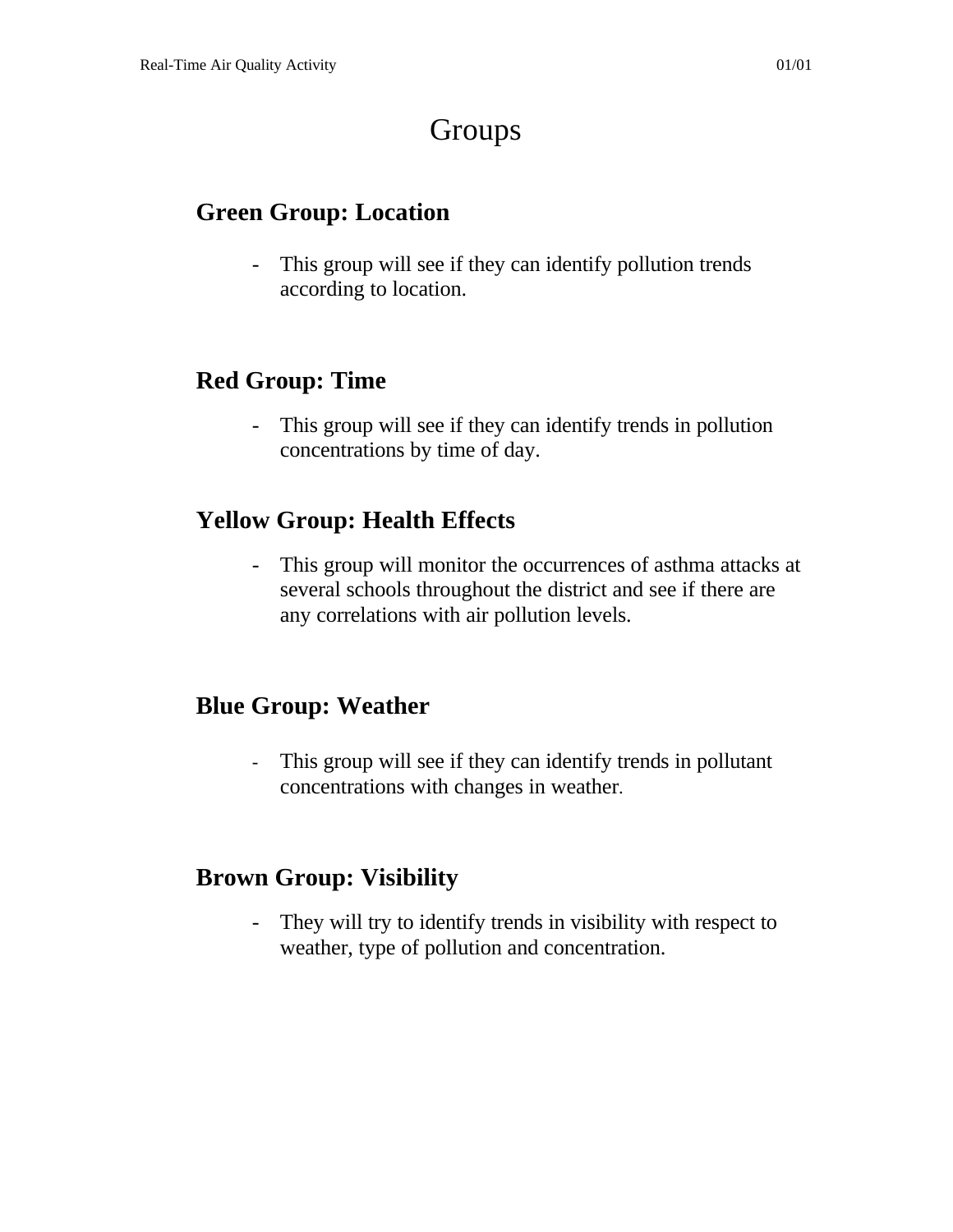#### Timeline

## **Data Collection**

1<sup>st</sup> Week (data entry) 30 minutes

 $2<sup>nd</sup>$  Week (data entry) 30 minutes

 $3<sup>rd</sup>$  Week (data entry) 30 minutes (data compilation/report prep)  $1 - 1.5$  hours (report to class ) 30-45 minutes

Monthly (through a cold & warm season) (data entry, compilation, & report) 2-3 hours per month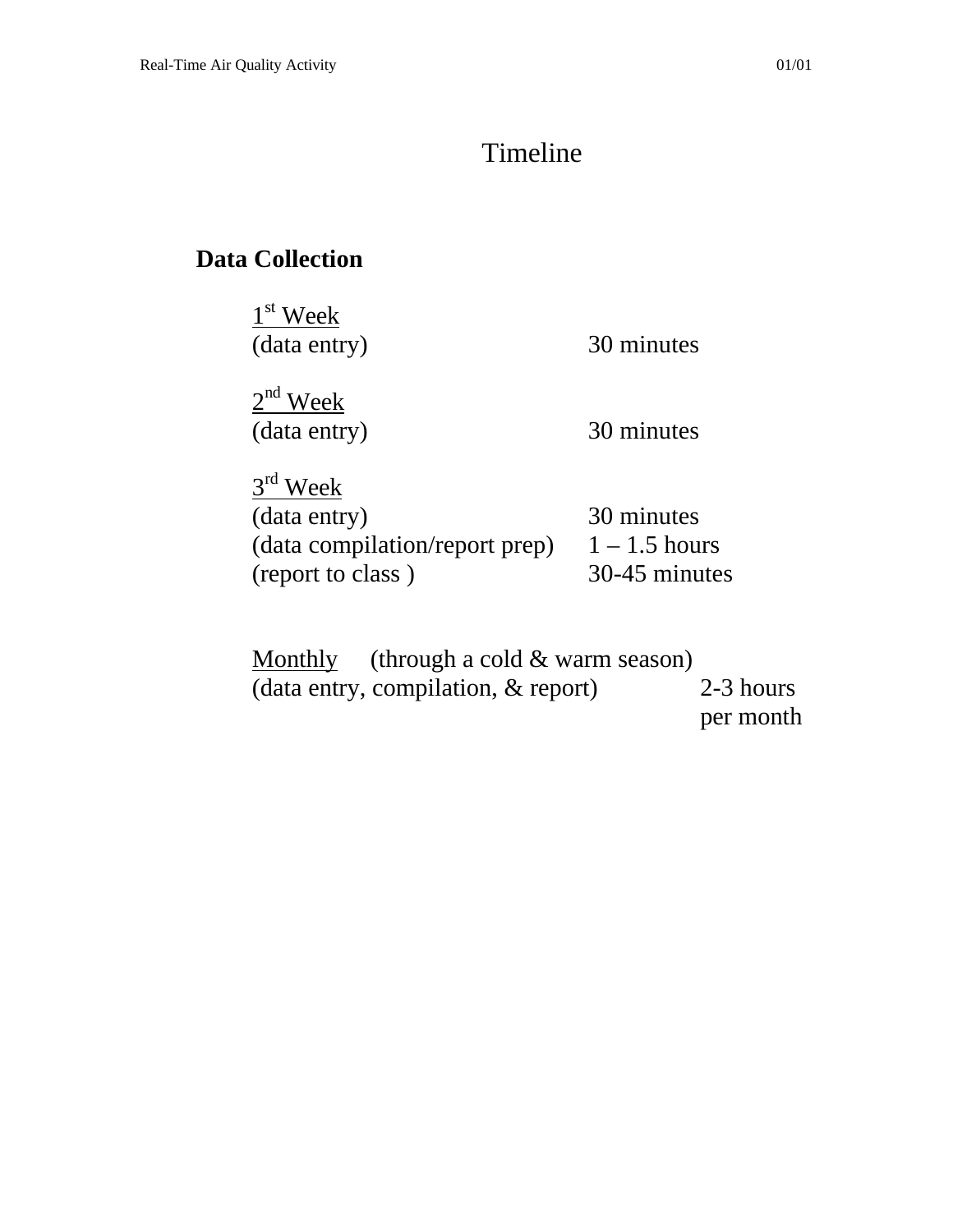### Air Quality Index

| Air<br>Quality<br>Index<br>Color | Air Quality<br><b>Index Values</b> | Air Quality<br>Descriptor         | <b>Health Effects</b>                                                                                                                                      |
|----------------------------------|------------------------------------|-----------------------------------|------------------------------------------------------------------------------------------------------------------------------------------------------------|
|                                  | $0 - 50$                           | Good                              | No health effects are<br>expected.                                                                                                                         |
|                                  | $51 - 100$                         | Moderate                          | Unusually sensitive<br>individuals may<br>experience respiratory<br>effects from prolonged<br>outdoor exertion if you are<br>unusually sensitive to ozone. |
|                                  | 101-150                            | Unhealthy for<br>sensitive groups | Member of sensitive<br>group may experience<br>respiratory symptoms<br>(coughing, pains when<br>taking a deep breath).                                     |
|                                  | 151-200                            | Unhealthy                         | Member of sensitive<br>group have higher chance of<br>experiencing respiratory<br>symptoms<br>(aggravated cough or<br>pain), and reduces lung<br>function. |
|                                  | 201-300                            | Very Unhealthy                    | Members of sensitive<br>groups experience<br>increasingly severe<br>respiratory symptoms and<br>impaired breathing.                                        |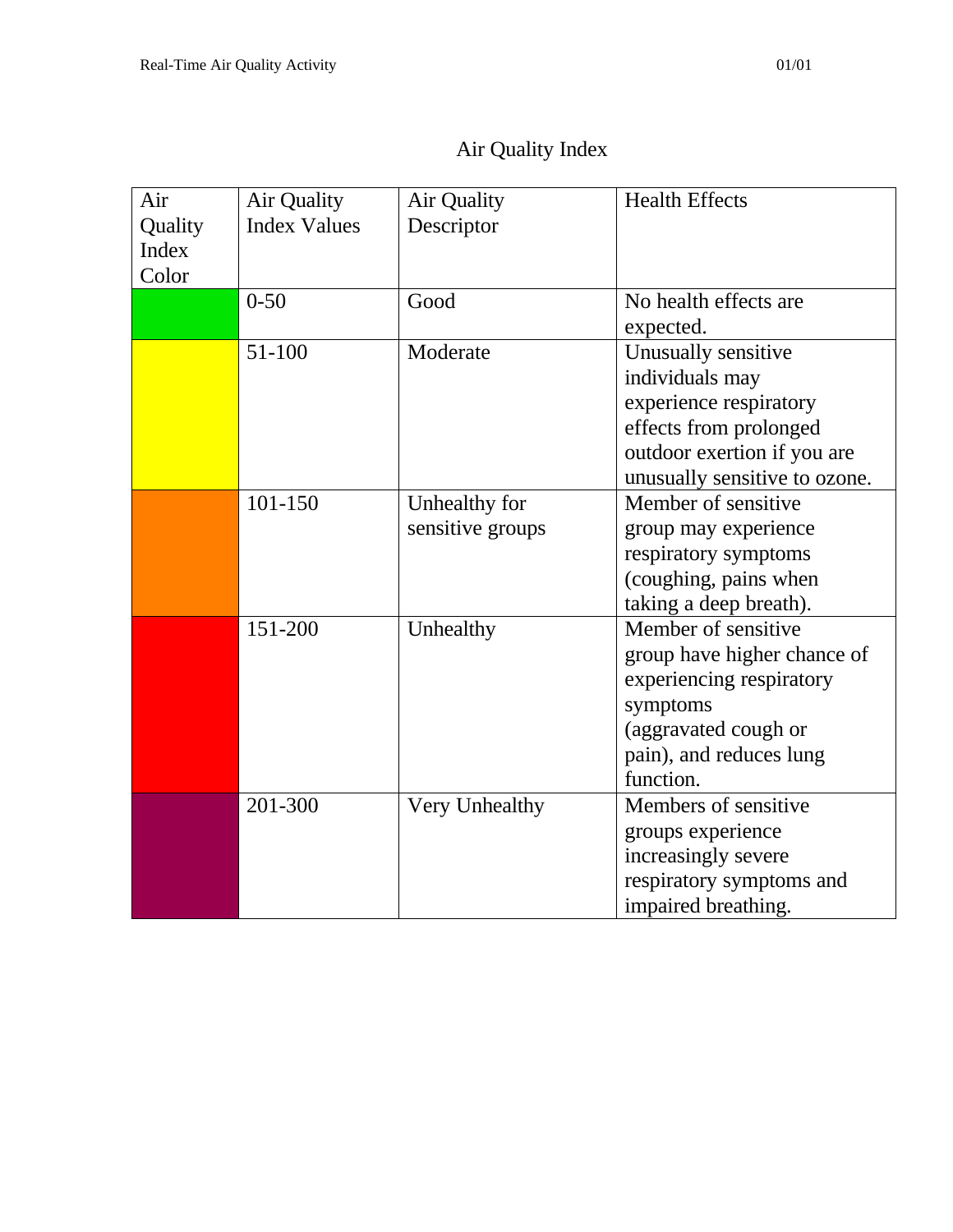| <b>Day</b>              | Date        | Alvernon<br>$\&$ 22 <sup>nd</sup> | Cherry $\&$<br>Glenn | Children's<br>Park | & 22 <sup>nd</sup> | Craycroft Downtown |
|-------------------------|-------------|-----------------------------------|----------------------|--------------------|--------------------|--------------------|
| 1                       | 1/27<br>/01 | 22                                | 15                   | 16                 | 15                 | 20                 |
| $\overline{2}$          | 1/28<br>/01 | 15                                | 3                    | 6                  | 6                  | 8                  |
| 3                       | 1/29<br>/01 | 19                                | 14                   | 12                 | 11                 | 26                 |
| $\overline{\mathbf{4}}$ | 1/30<br>/01 | 19                                | 22                   | 15                 | 12                 | 25                 |
| 5                       | 1/31<br>/01 | 24                                | 18                   | 12                 | 15                 | 27                 |

### Introduction to Excel: Data Samples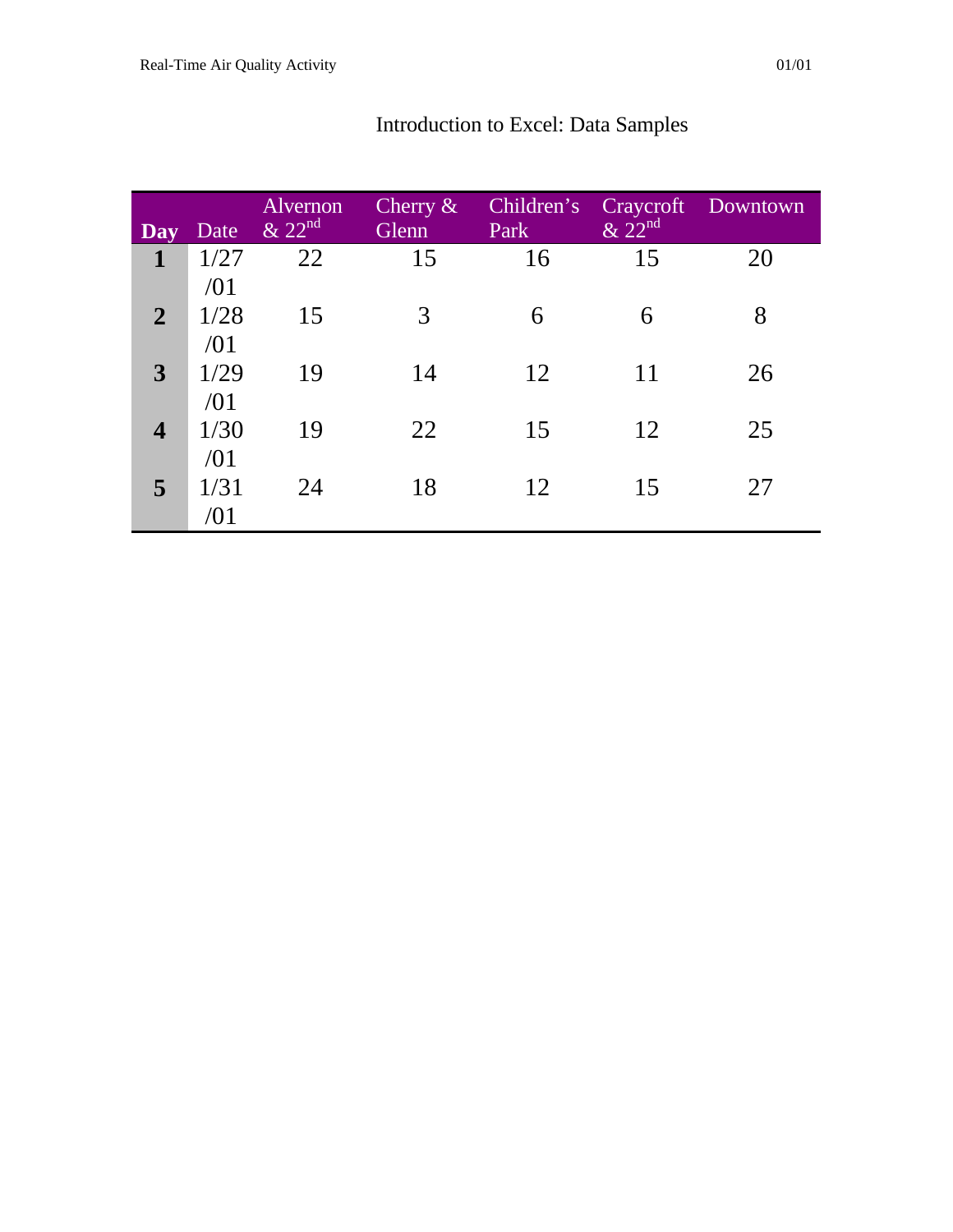

#### **Carbon Monoxide By Location**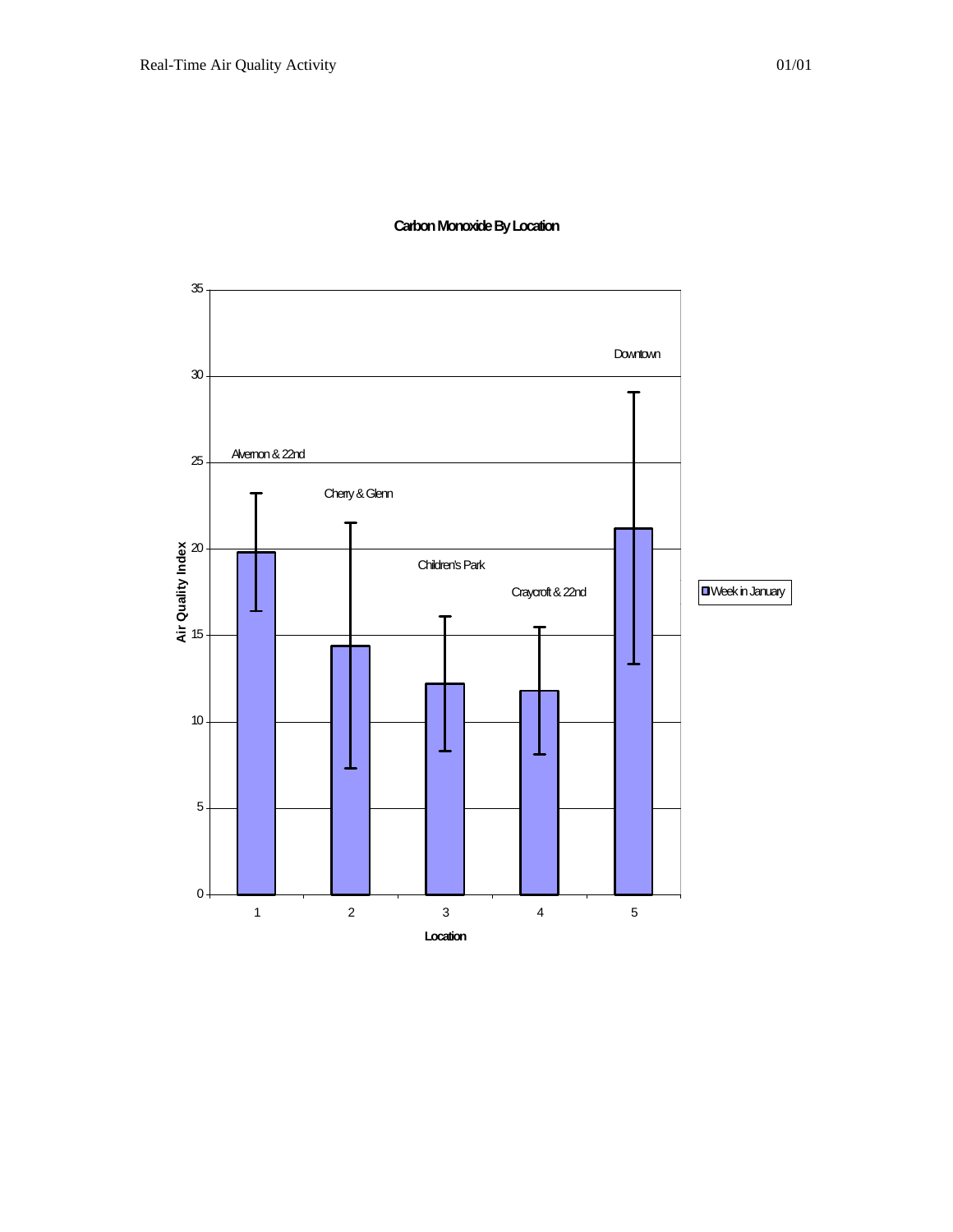

### Height Statistics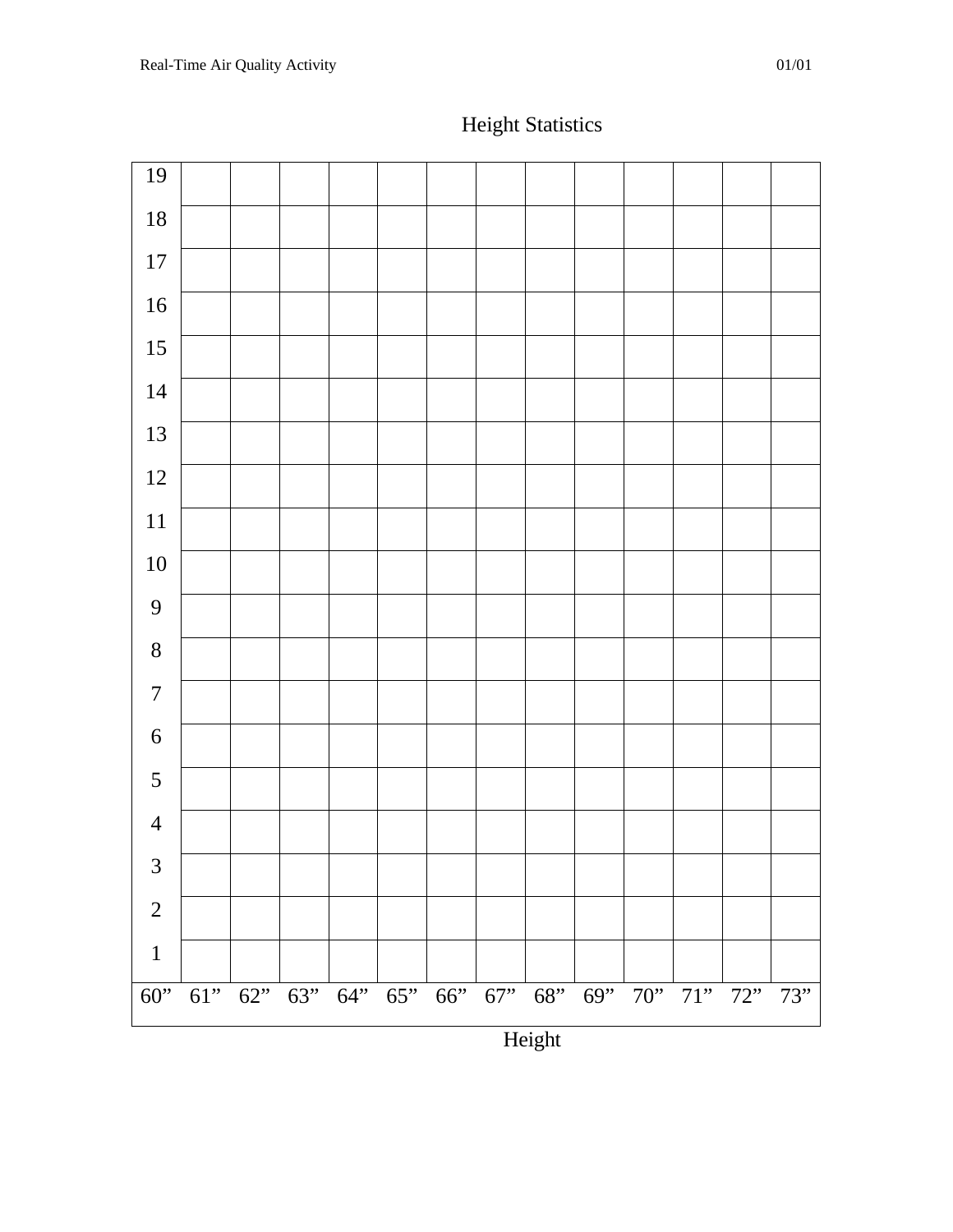#### VOCABULARY

- **Air Quality Index (AQI)** A scale developed by the EPA (Environmental Protection Agency) to report the levels of certain air pollutants, and their effects on human health.
- **Parts Per Million** A unit of measurement that describes the number of parts of something within a million parts of something else.
- **Carbon Monoxide** A toxic gas made from incomplete combustion (burning) of carbon-based materials like gasoline, coal, and methane (natural gas). The abbreviation for carbon monoxide is CO, which shows its chemical composition of one carbon atom attached to one oxygen atom.
- **PM 2.5** Particulate matter that is very small, less than 2.5 microns in size. These particles are created by combustion, mostly from vehicles. Because they are so small, they can go deep inside the lungs.
- **PM 10** Particulate matter that is "larger", approximately 10 microns in size. These particles can include dust, pollen, and ash. They can irritate the upper respiratory system like the nose and upper lungs.
- **Micrograms**  A unit of measurement that depicts very, very small quantities of a substance - 1/1,000,000 or 0.000001 of a gram.
- **Military Time** Time units that sequentially number the hours in a day from 0:00 (midnight) to 23:00(11 p.m.).
- **Ozone** A gas made up of three molecules of oxygen  $(O_3)$ . In the upper atmosphere ozone protects the earth from ultra violet rays, but if ozone is created in the lower atmosphere (what we breathe) it can negatively affect plant and animal life.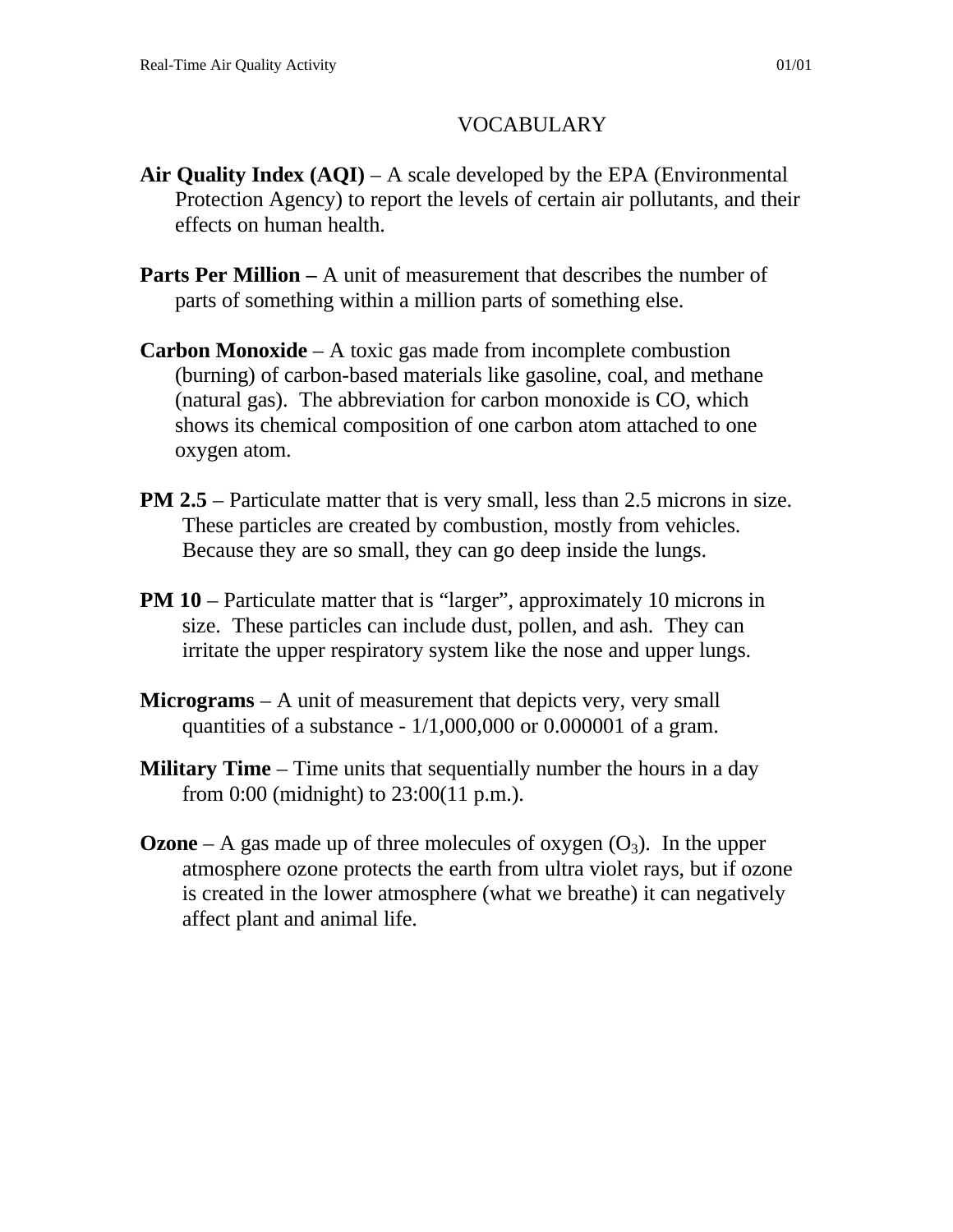#### **DATA COLLECTION**

- **STEP 1**: Go to the Real-Time Air Quality Activity website.
- **STEP 2:** Find your group on the webpage.
- **STEP 3:** Click on Your Spreadsheet.
- **STEP 4:** Save the spreadsheet in your file folder. Keep the Excel window open.
- **STEP 5:** Open a new browser and go back to the Real-Time Air Quality Activity website.
- **STEP 6:** Click on Your Data.
- **STEP 7:** Follow the instructions in your folder to enter the data in your spreadsheet.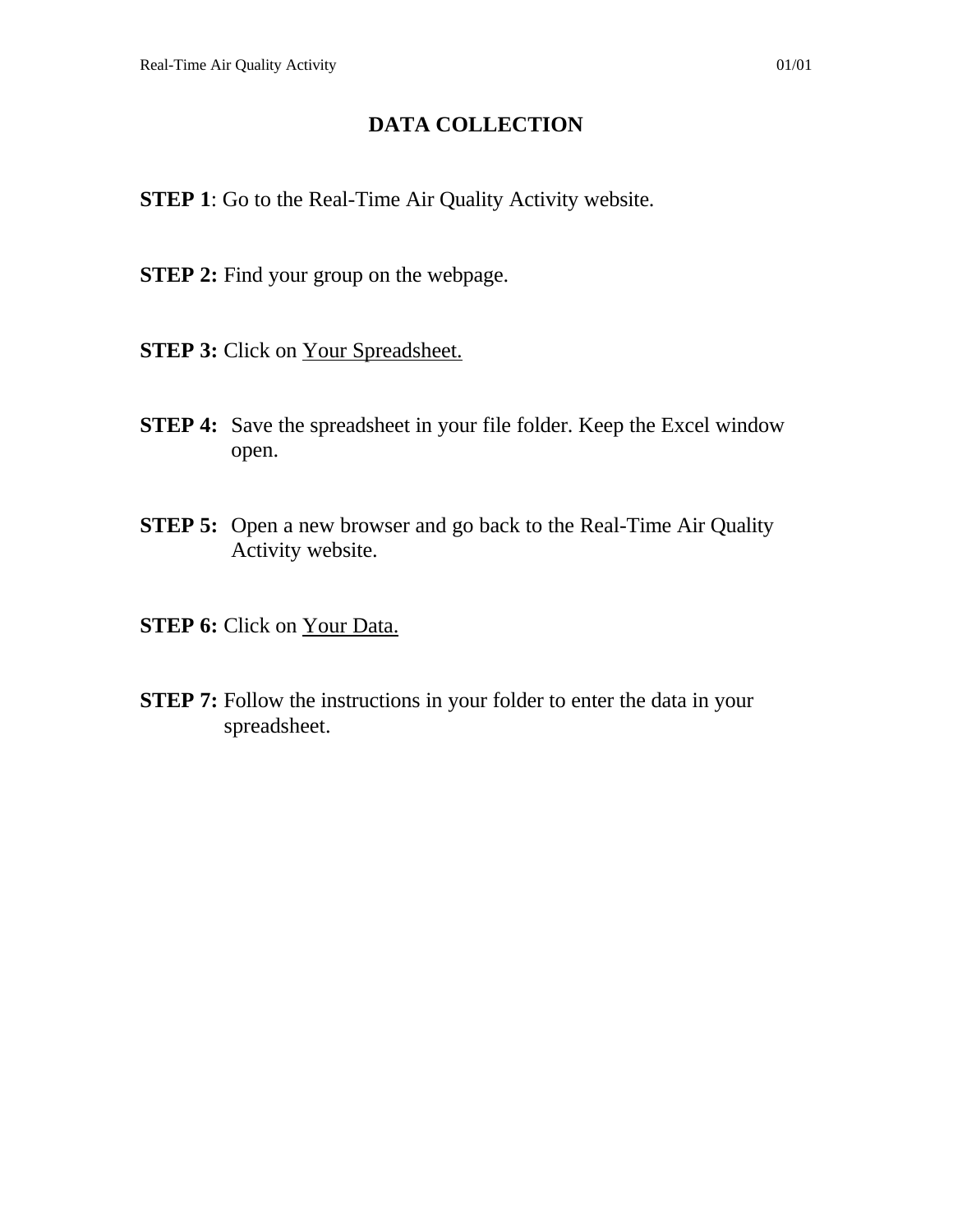|   | ※ Real-time Air Quality Activity - Netscape                                                                             |                                                                                                                   |                                                                                                                                 |                                                                                                                                        | <b>NELL</b>                                                                                                     |
|---|-------------------------------------------------------------------------------------------------------------------------|-------------------------------------------------------------------------------------------------------------------|---------------------------------------------------------------------------------------------------------------------------------|----------------------------------------------------------------------------------------------------------------------------------------|-----------------------------------------------------------------------------------------------------------------|
|   | File Edit View Go Communicator Help                                                                                     |                                                                                                                   |                                                                                                                                 |                                                                                                                                        |                                                                                                                 |
|   | Reload<br>Back Formand                                                                                                  | Search Netscape<br>Home                                                                                           | Security<br>Piirit                                                                                                              | Stop                                                                                                                                   | $\overline{\mathbf{z}}$                                                                                         |
|   | $\epsilon$ Bookmarks $\mathcal{N}$ Location: http://sweltsc.pharmacy.atizona.edu/coep/airexercise/                      |                                                                                                                   |                                                                                                                                 |                                                                                                                                        | TU' What's Related                                                                                              |
|   |                                                                                                                         |                                                                                                                   |                                                                                                                                 |                                                                                                                                        |                                                                                                                 |
|   | Green                                                                                                                   | <b>Red Group</b>                                                                                                  | <b>Blue Group</b>                                                                                                               | Yellow                                                                                                                                 | <b>Brown</b>                                                                                                    |
|   | Group                                                                                                                   |                                                                                                                   |                                                                                                                                 | Group                                                                                                                                  | Group                                                                                                           |
|   |                                                                                                                         | Time                                                                                                              | Weather                                                                                                                         | Healt                                                                                                                                  | Visibility                                                                                                      |
|   | For all groups:<br>Get your data<br>spreadsheet<br>instructions<br>$\mathbb{E}$ pdf file<br><b>Get your</b><br>Get your | Get your data<br>spreadsheet<br>spreadsheet<br>instructions<br>Ppdffle<br><b>Get your</b><br>Get your<br>Practice | Monitoring Location<br>Get your data<br>spreadsheet<br>instructions<br><b>E</b> pet file<br>Get your<br><b>Get your</b><br>Maps | Pollution Tracker<br>The Nurse Form<br>spreadsheet<br>instructions<br>$\mathbb{F}^{\text{pdf}}$<br><b>Get your</b><br>Get your<br>Data | Get your data<br><b>Msibility Page</b><br>spreadsheet<br>nstructions<br>Ppdffile<br>Get your<br><b>Get your</b> |
| S | Document Done                                                                                                           |                                                                                                                   |                                                                                                                                 |                                                                                                                                        | 2 品 風<br>第二                                                                                                     |